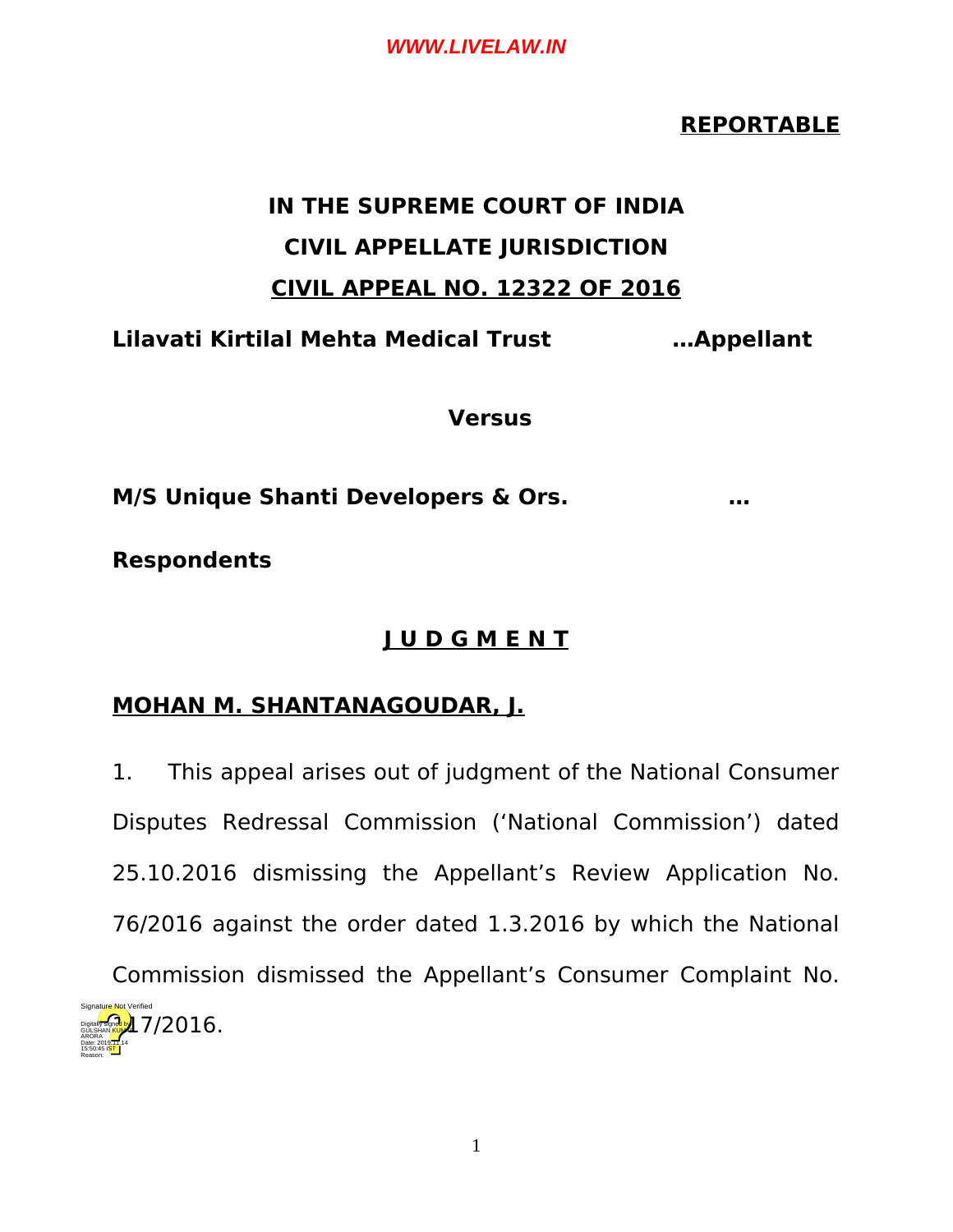2. The Appellant's case is that Respondent No. 1/Opposite Party No. 1 had developed two buildings 'Madhuvan' with thirty two '1 BHK' flats in colony 'Shanti Park' in Thane, Maharashtra. Out of these the Appellant/complainant trust took possession of 29 flats for provision of hostel facilities to nurses employed by Lilavati Hospital, which is run by the Appellant trust. 29 agreements to sell were executed in respect of each flat on 25.11.1995, which were registered on 16.3.1996, and entire consideration amount was paid for the same. The architect issued completion certificate in respect of the flats on 17.2.1997. The flats were used for the purpose of hostel facilities till 2002. However, within 2-3 years of completion of the project, because of alleged poor building quality, the structure became dilapidated. The appellant vacated the flats in 2002 and since 2004, the flats are lying unused.

In the meanwhile, an interim Board of Trustees was constituted by this Court by order dated 21.5.2014 in SLP No. 3772/2014, which is a separate litigation concerning dispute over control of the appellant trust between different groups of trustees. The aforesaid interim Board of Trustees called for a structural report from M/s Raje Consultants, which submitted their report in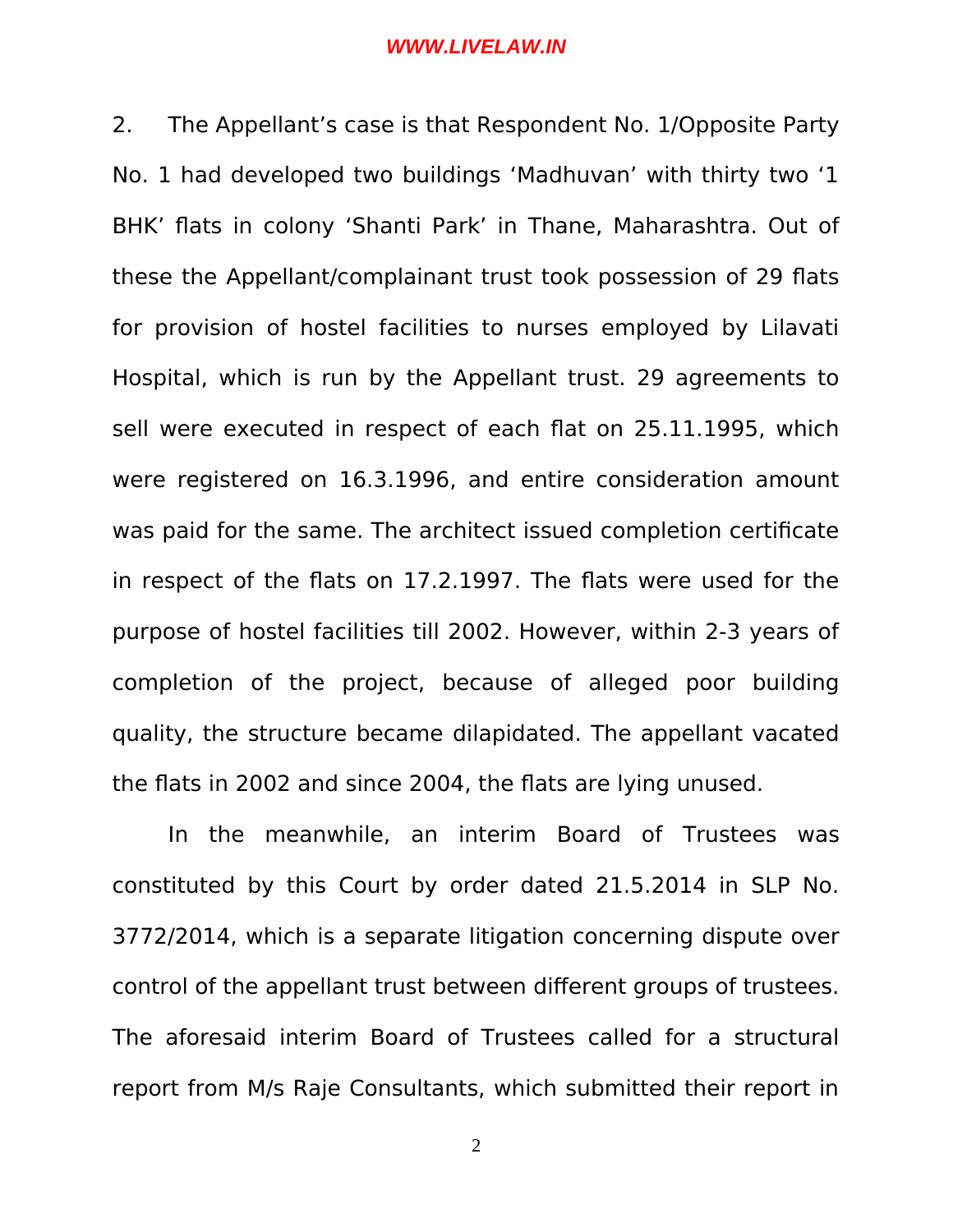September 2015 finding that the cost of repairs would be more than the cost of reconstruction. The appellant also claims that Respondent No. 1 obtained the occupation certificate for the flats by playing fraud upon the local municipal corporation. Hence the appellant filed Consumer Complaint No. 117/2016 before the National Commission claiming Rs 7,65,95,400/- in compensation on account of annual loss of rent from 2002 to 2015, cost of reconstruction of building 'Madhuvan' and future loss of rent of Rs 35,00,000/- per year, along with Rs 5,00,000/- in damages.

Initially, the National Commission by order dated 1.3.2016 dismissed the complaint as barred by limitation on the ground that cause of action for raising the complaint arose in 2004, the year since when the flats are lying unused; however the complaint was filed in 2016. Under Section 24A of the Consumer Protection Act, 1986 ('1986 Act') the period of limitation for filing a complaint is two years, hence the complaint was time-barred. The National Commission further held that the pending litigation between the trustees in SLP No. 3772/2014 (supra) is not sufficient to explain the delay as the dispute concerning constitution of Board of Trustees of the appellant trust arose in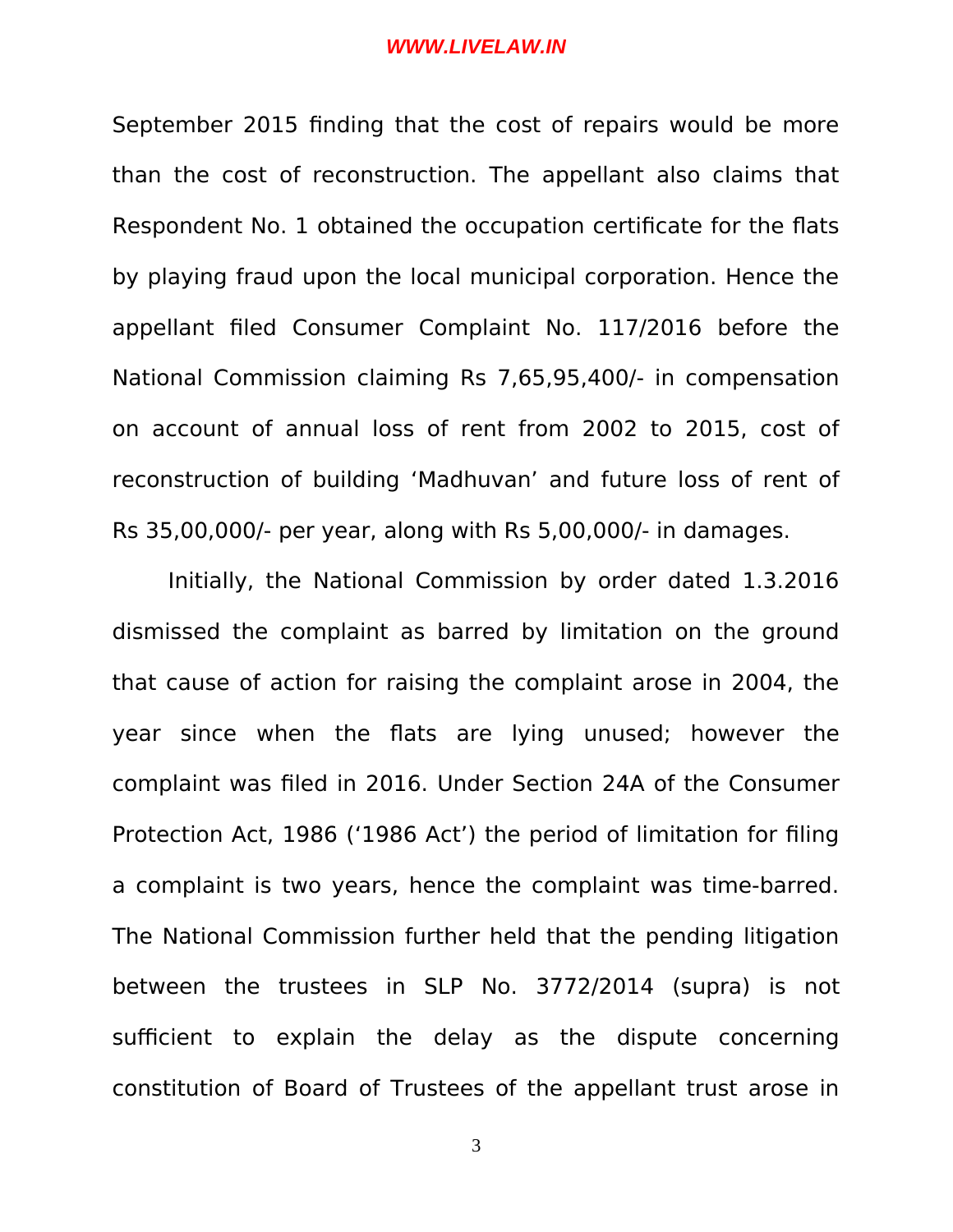2014 whereas it was not the appellant's case that there was no competent Board of Trustees in 2004 when the cause of action arose.

Subsequently the National Commission in the impugned judgment, hearing Review Application No. 76 of 2016 against the order dated 1.3.2016 (supra), found that it had incorrectly recorded in the aforesaid order that 'conveyance deeds' of the 29 flats were registered on 16.3.1996, whereas what was registered by the appellants was actually agreements to sell. Hence on account of this error on the face of the record, the National Commission recalled the order dated 1.3.2016. However the National Commission again proceeded to dismiss the complaint, this time on the ground that the appellant trust was not a 'consumer' within the meaning of Section 2(1)(d) of the 1986 Act as the aforesaid section excludes a person who obtains goods and services for a 'commercial purpose'; that since providing hostel facility to the nurses is directly connected to the commercial purpose of running the hospital, and is consideration for the work done by them in the hospital, the appellant would not be a 'consumer' under the 1986 Act. Hence this appeal.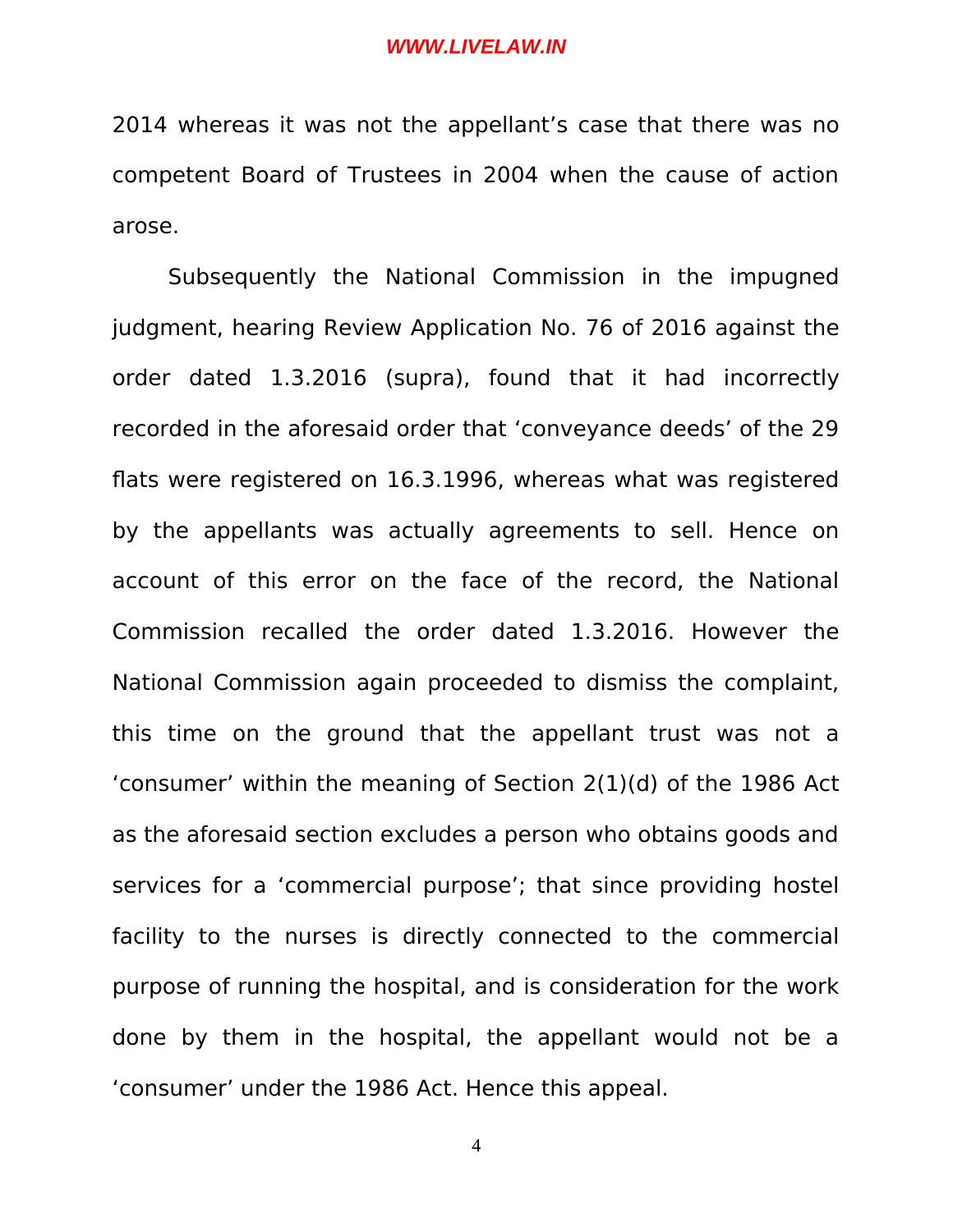3. Section 2(1)(d) of the 1986 Act defines 'consumer' as follows:

"(d) "consumer" means any person who—

(i) buys any goods for a consideration which has been paid or promised or partly paid and partly promised, or under any system of deferred payment and includes any user of such goods other than the person who buys such goods for consideration paid or promised or partly paid or partly promised, or under any system of deferred payment when such use is made with the approval of such person, but does not include a person who obtains such goods for resale or for any commercial purpose; or

(ii) hires or avails of any services for a consideration which has been paid or promised or partly paid and partly promised, or under any system of deferred payment and includes any beneficiary of such services other than the person who 'hires or avails of the services for consideration paid or promised, or partly paid and partly promised, or under any system of deferred payment, when such services are availed of with the approval of the first mentioned person but does not include a person who avails of such services for any commercial purposes.

Explanation.— For the purposes of this clause, "commercial purpose" does not include use by a person of goods bought and used by him and services availed by him exclusively for the purposes of earning his livelihood by means of selfemployment."

(emphasis supplied)

The above Explanation clause was added to Section 2(1)(d)

by way of Ordinance No. 24 of 1993 (subsequently replaced by

Amendment Act No. 50 of 1993), with effect from 18.6.1993.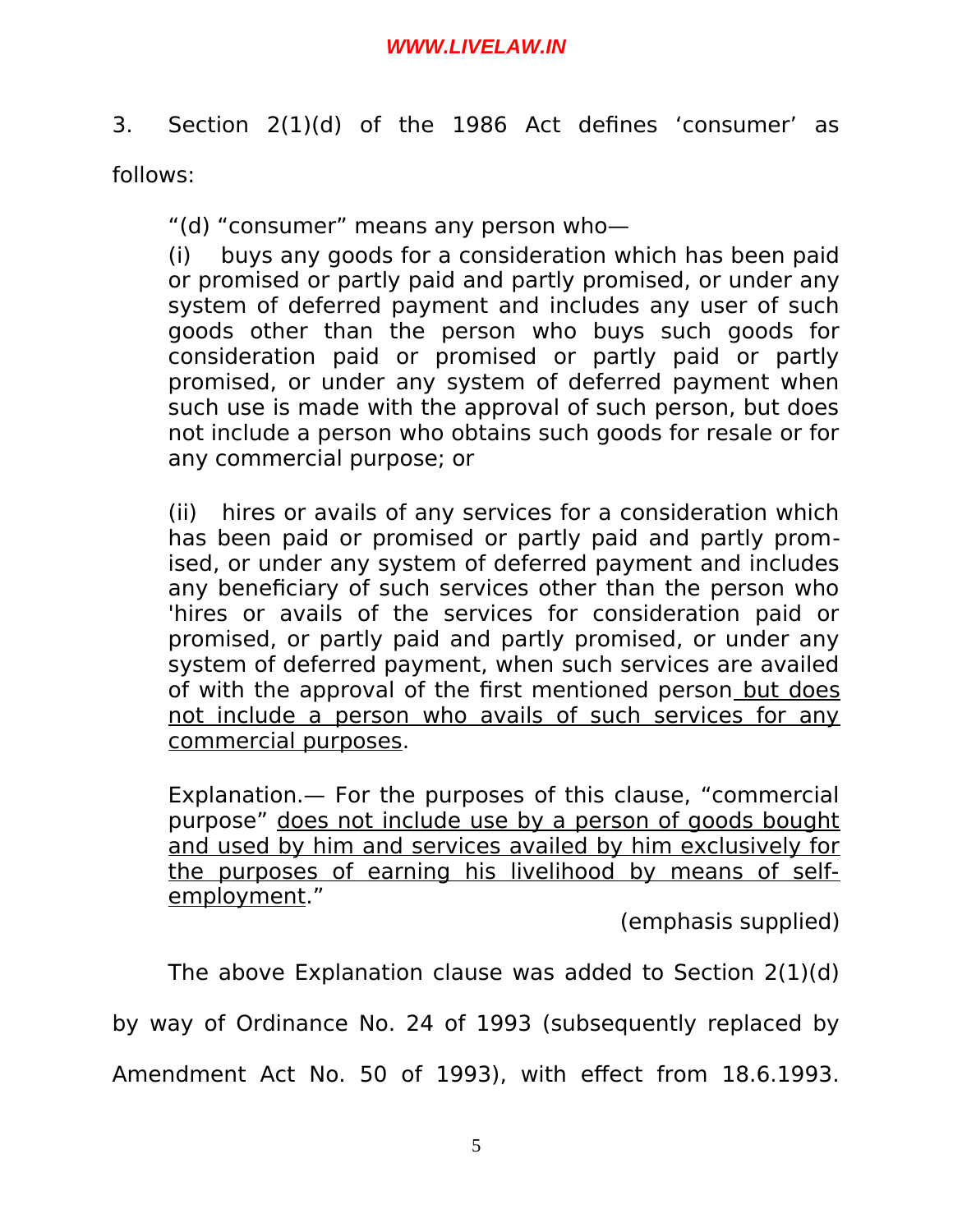Amendment Act No. 50 of 1993 also added 'housing construction' to the definition of 'service' under Section 2(o) of the 1986 Act.

In the present case, it is not denied that the Appellant has validly taken possession of the flats constructed by Respondent No. 1 and paid consideration for the same, and can therefore be said to have availed of its housing construction services. This Court has held in **Spring Meadows Hospital v. Harjol Ahluwalia through K.S. Ahluwalia**, I (1998) CPJ 1 (SC), that the person who hires the service for a beneficiary can also be included in the definition of 'consumer' under Section 2(1)(d)(ii). Though that case was in the context of parents hiring the services of a hospital for their minor child, the same principle may also be extended to a case such as the present one where an employer such as the Appellant trust hires certain services for the welfare of its employees. Hence, though possession of the flats was acquired for the purpose of providing housing facility to the hospital nurses, the Appellant is entitled to claim against Respondent No. 1 as a consumer.

The only issue which arises for our consideration therefore is whether the purchase of flats for the purpose of providing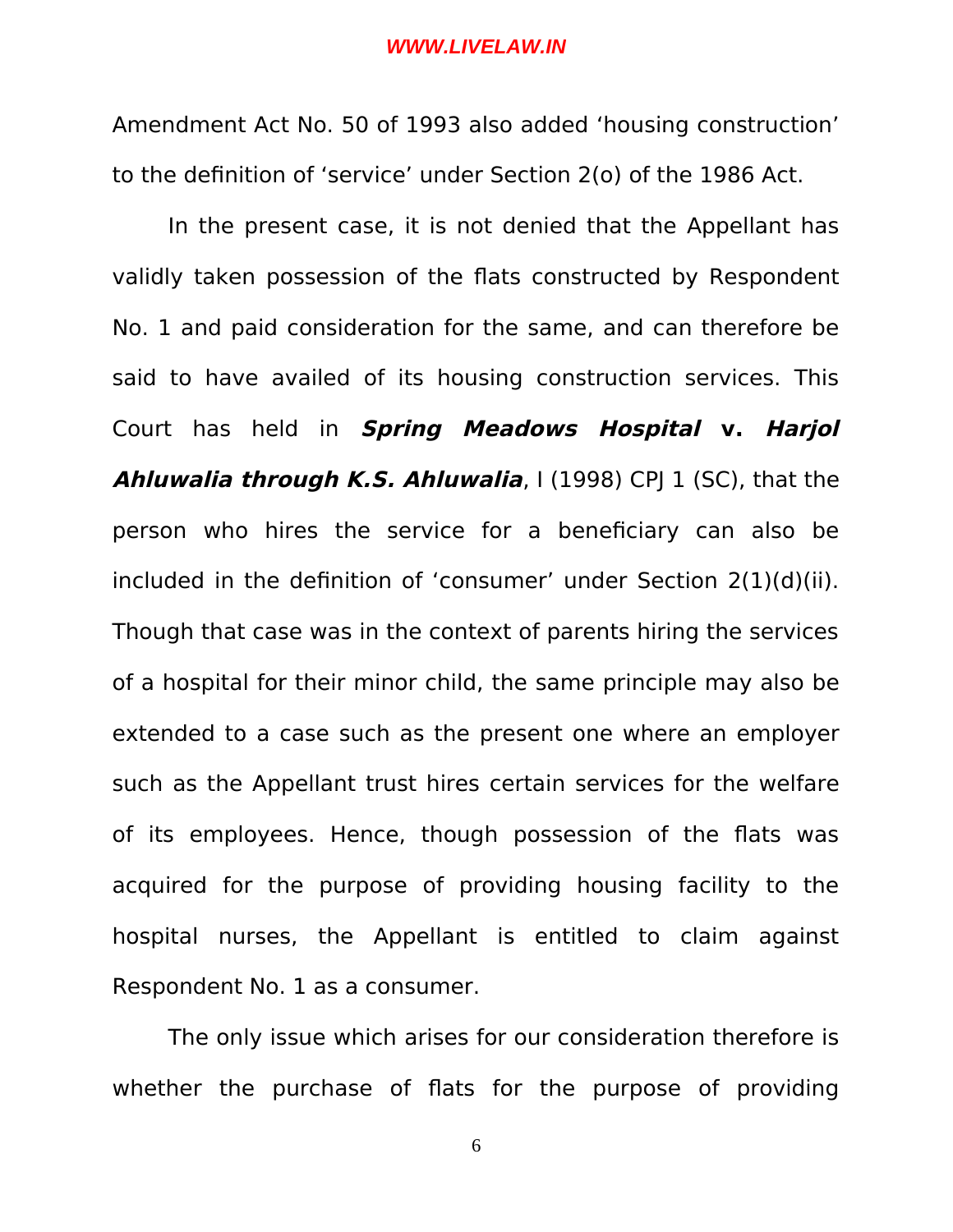accommodation to nurses employed by the Appellant trust's hospital qualifies as a 'purchase of services for a commercial purpose'; and consequently whether the Appellant is excluded from the definition of 'consumer' under Section 2(1)(d) of the 1986 Act?

Learned senior counsel for the Appellant, Mr. Guru Krishna Kumar argued in reliance upon this Court's decisions in **Laxmi Engineering Works v. P.S.G. Industrial Institute**, (1995) 3 SCC 583, and **Paramount Digital Colour Lab v. Agfa India Private Limited**, (2018) 14 SCC 81, that the Court has to look at the dominant purpose for which the purchase is made in order to decide whether it was for a 'commercial purpose.' In this case, the dominant purpose for purchasing the flats was to provide housing to the nurses and was not linked to the commercial operations of the hospital.

Per contra, learned senior counsel for the Respondents Ms. Kiran Suri argued that under the Explanation to Section 2(1)(d), only goods and services availed "exclusively for the purpose of earning livelihood by self-employment" are excluded from the ambit of 'commercial purpose'. In the present case, the hostel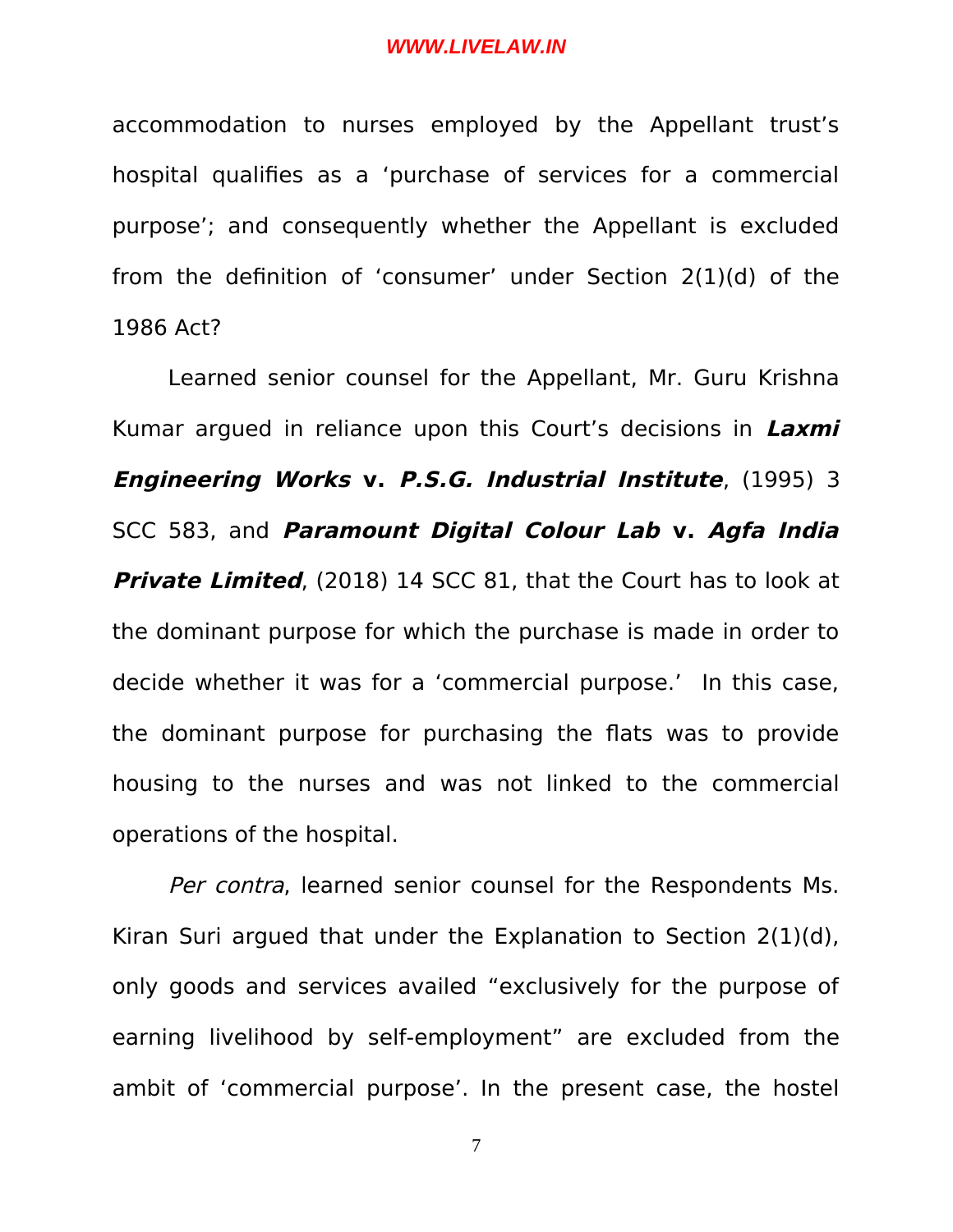facilities in the flats constructed by Respondent No. 1 were for the purpose of providing comfortable accommodation to the nurses, which in turn would increase their efficiency and lead to provision of better services to the hospital. Hence the flats were indirectly connected to the commercial purpose of increasing profits for the hospital. Such a purchase would not fall in the category of 'earning livelihood by self-employment'. Learned senior counsel relied on this Court's decisions in **Laxmi Engineering** (supra), **Cheema Engineering Services v. Rajan Singh**, (1997) 1 SCC 131, and **Kalpavruksha Charitable Trust v. Toshniwal Brothers (Bombay) Pvt. Ltd.,** (2000) 1 SCC 512, to buttress her argument.

4. Taking into account the material on record and the relevant jurisprudence on this issue, we are of the considered opinion that the purchase of flats by the Appellant for the purpose of providing hostel facilities to the hospital nurses does not qualify as meant for a 'commercial purpose'. Though the term 'commercial purpose' as referred to under Section 2(1)(d) has nowhere been defined under the provisions of the 1986 Act, this Court has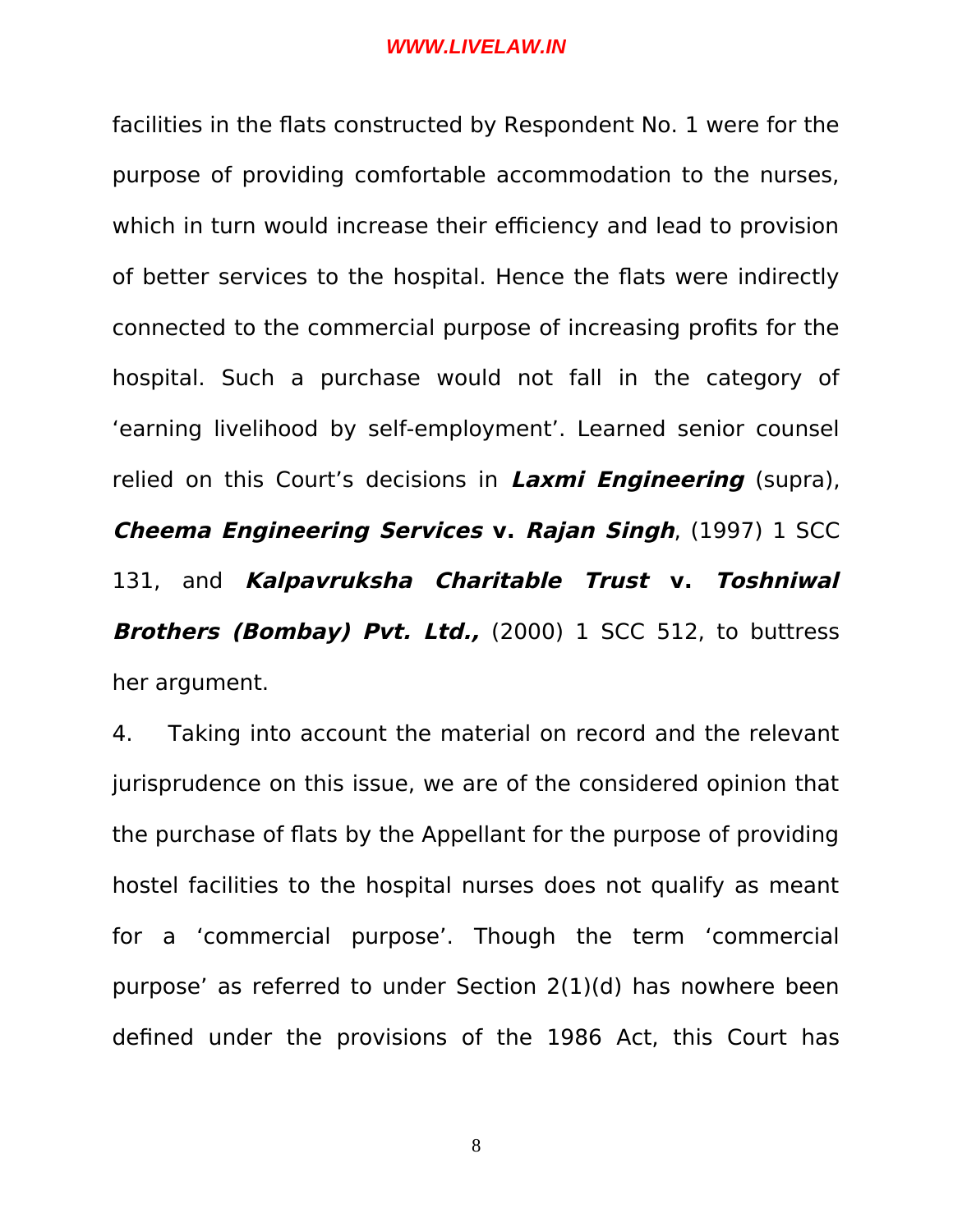expounded upon it based on its lateral dictionary meaning in various decisions.

In **Laxmi Engineering** (supra), which is one of the leading authorities on this point, a two-Judge Bench of this Court elucidated upon the meaning of 'commercial purpose' as follows:

"10. A review of the provisions of the Act discloses that the quasi-judicial bodies/authorities/agencies created by the Act known as District Forums, State Commissions and the National Commission are not courts though invested with some of the powers of a civil court. They are quasi-judicial tribunals brought into existence to render inexpensive and speedy remedies to consumers…The idea was to help the consumers get justice and fair treatment in the matter of goods and services purchased and availed by them in a market dominated by large trading and manufacturing bodies. Indeed, the entire Act revolves round the consumer and is designed to protect his interest. The Act provides for "business-to-consumer' disputes and not for "businessto-business" disputes. This scheme of the Act, in our opinion, is relevant to and helps in interpreting the words that fall for consideration in this appeal.

11. Controversy has, however, arisen with respect to meaning of the expression "commercial purpose". It is also not defined in the Act. In the absence of a definition, we have to go by its ordinary meaning. "Commercial" denotes "pertaining to commerce" (Chamber's Twentieth Century Dictionary); it means "connected with, or engaged in commerce; mercantile; having profit as the main aim" (Collins English Dictionary) whereas the word "commerce" means "financial transactions especially buying and selling of merchandise, on a large scale" (Concise Oxford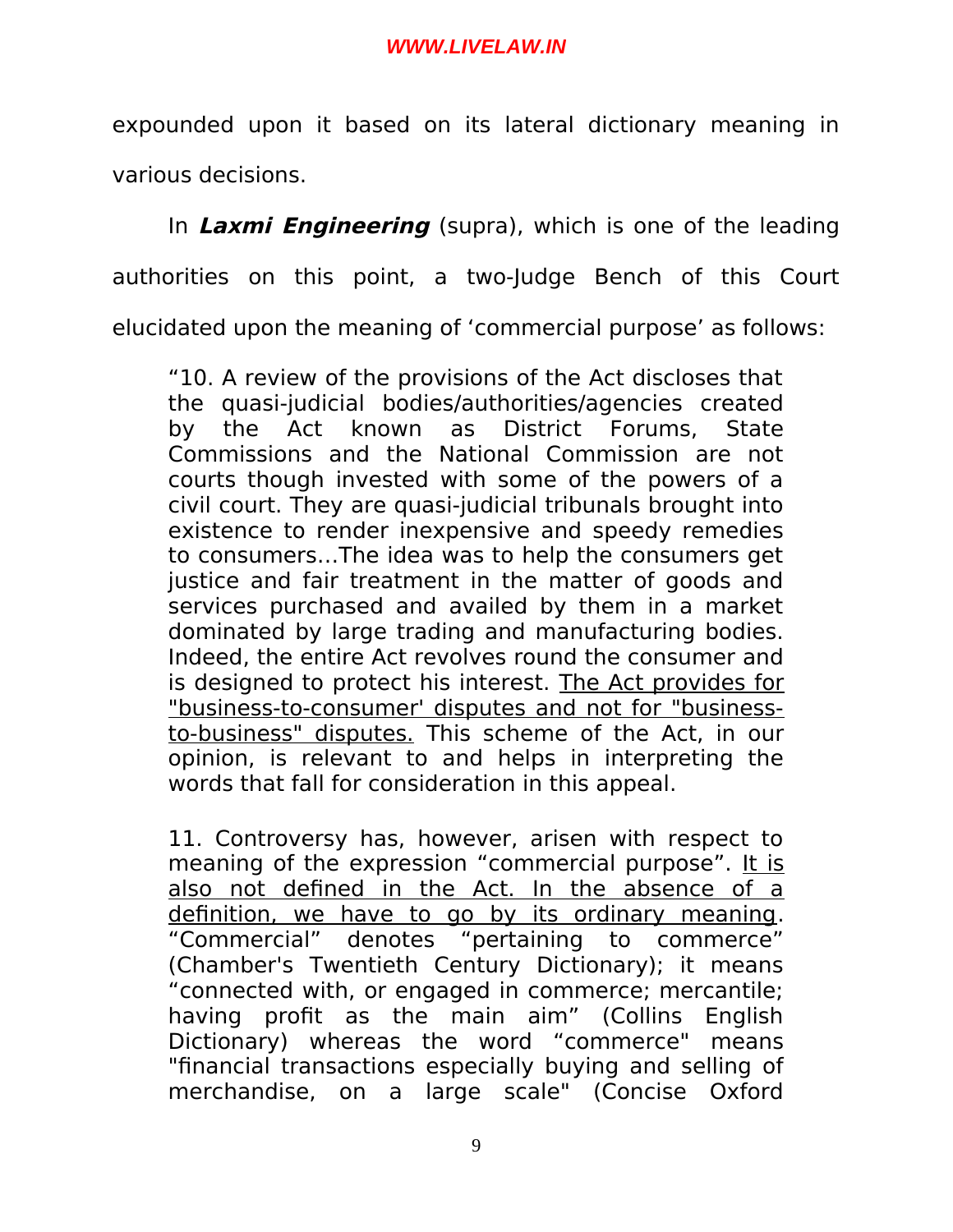Dictionary). The National Commission appears to have been taking a consistent view that where a person purchases goods "with a view to using such goods for carrying on any activity on a large scale for the purpose of earning profit" he will not be a "consumer" within the meaning of Section 2(d)(i) of the Act…

... The explanation reduces the question, what is a "commercial purpose", to a question of fact to be decided in the facts of each case. It is not the value of the goods that matters but the purpose to which the goods bought are put to. The several words employed in the explanation, viz., "uses them by himself", "exclusively for the purpose of earning his livelihood" and "by means of self-employment" make the intention of Parliament abundantly clear, that the goods bought must be used by the buyer himself, by employing himself for earning his livelihood."

(emphasis supplied)

In the aforementioned discussion in **Laxmi Engineering**, this

Court relied upon **Synco Textiles Pvt. Ltd. v. Greaves Cotton**

**and Company Limited**, (1991) 1 CPJ 499. In **Synco Textiles**, a

4 Member-Bench of the National Commission headed by V.

Balakrishna Eradi J., expounded upon the meaning of the term

'commercial purpose', prior to the insertion of the Explanation

clause to Section 2(1)(d) of the 1986 Act:

"3…The words "for any commercial purpose" are wide enough to take in all cases where goods are purchased for being used in any activity directly intended to generate profit…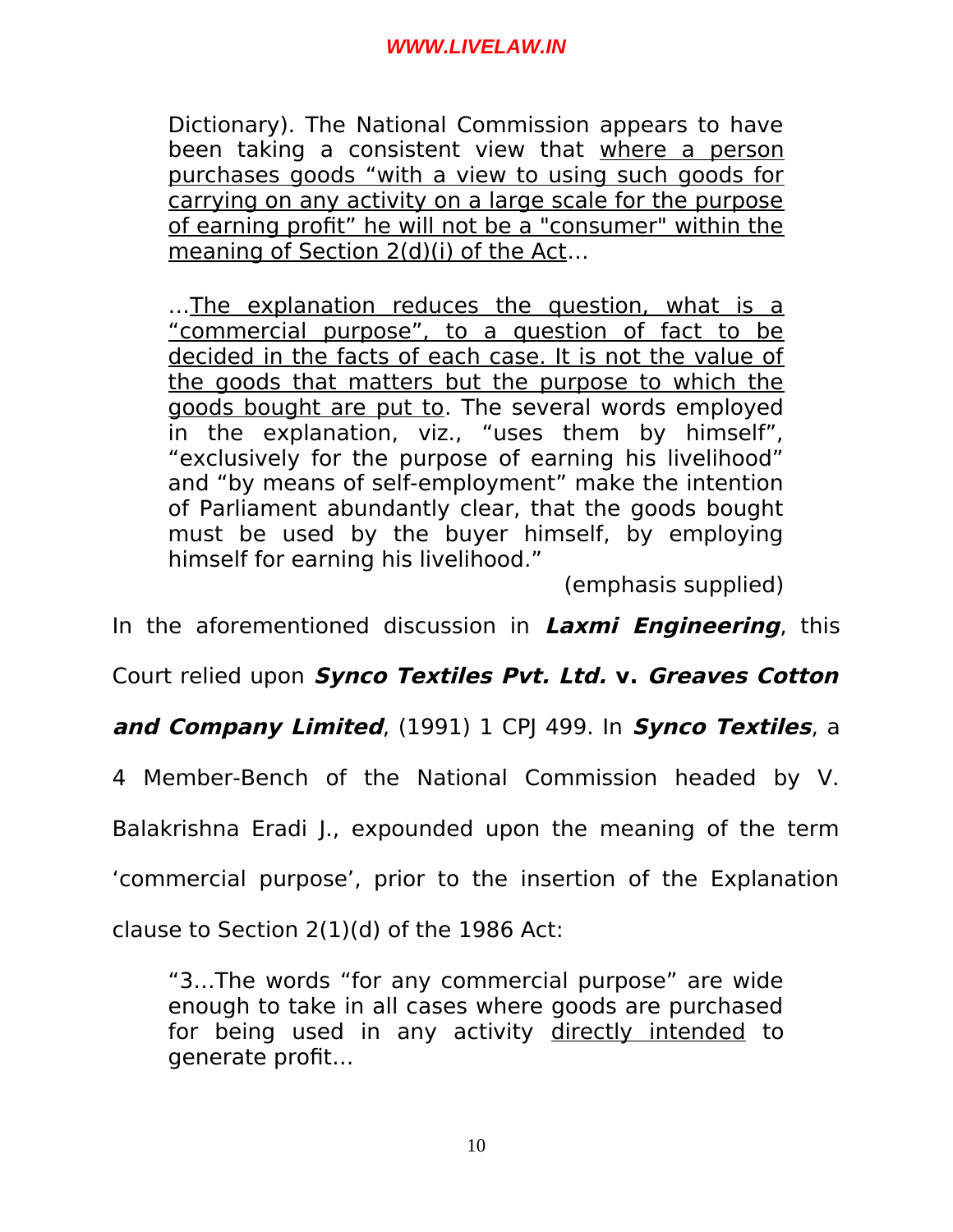4. Going by the plain dictionary meaning of the words used in the definition section the intention of Parliament must be understood to be to exclude from the scope of the expression 'consumer' any person who buys goods for the purpose of their being used in any activity engaged on a large scale for the purpose of making profit. It is obvious that Parliament intended to restrict the benefits of the Act to ordinary consumers purchasing goods either for their own consumption or even for use in some small venture which they may have embarked upon in order to make a living as distinct from large scale manufacturing or processing activity carried on for profit. In order that exclusion clause should apply it is however necessary that there should be a close nexus between the transaction of purchase of goods and the large scale activity carried on for earning profit.

6. There is a close and direct nexus between the purpose of purchase of the generating sets and the commercial activity of manufacturing of edible oils for trade carried on by the appellant company, since the generating sets were intended to be used, as and when the need arose, for generating electric current for manufacture of edible oils for the purpose of trade. We do not, therefore, find any reason to interfere with the view taken by the State Commission that the appellant is not a 'consumer'."

Recently, a two-Judge bench of this Court, comprising of one of

us, in **Paramount Digital Colour Lab** (supra) has re-

emphasized the importance of there being a 'close nexus'

between the purpose for which the good or service is availed of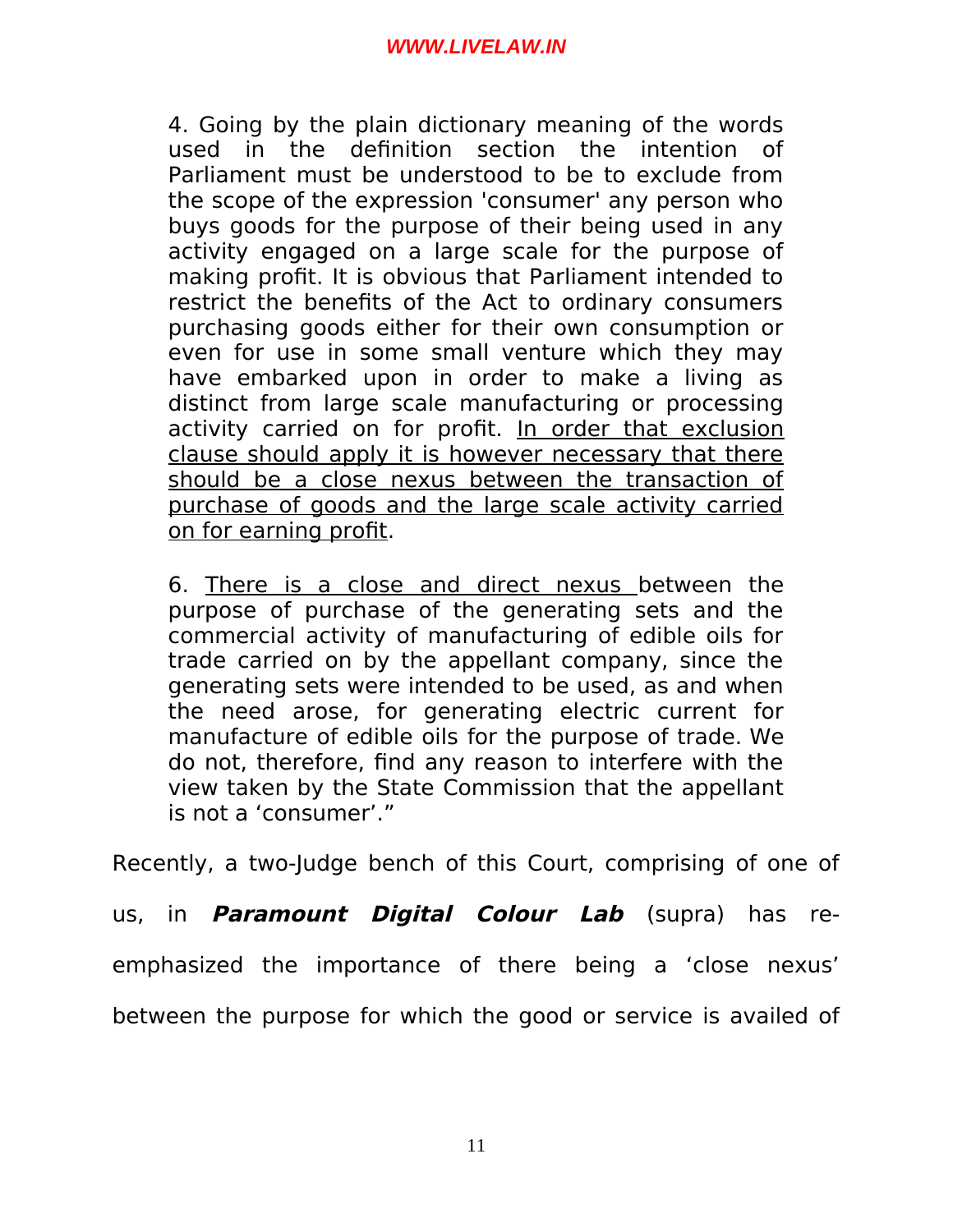and a large-scale profit activity in order to classify such a

transaction as commercial in nature, as illustrated below:

"12…It is therefore clear, that despite "commercial activity", whether a person would fall within the definition of "consumer" or not would be a question of fact in every case. Such question of fact ought to be decided in the facts and circumstances of each case.

17. Since there is nothing on record to show that they wanted the machine to be installed for a commercial purpose and not exclusively for the purposes of earning their livelihood by means of self-employment, the National Commission was not justified in concluding that the appellants have utilised the services of an operator or a helper to run a commercial venture. One machine does not need many operators or helpers to complete the work entrusted. Since the appellants were two partners, they must have been doing the work on their own, of course, may be with the aid of a helper or an operator. The machine would not have been used in a large-scale profit-making activity but, on the contrary, the appellants purchased the machine for their own utility, personal handling and for their small venture which they had embarked upon to make a livelihood. The same is distinct from large-scale manufacturing or processing activity carried on for huge profits. There is no close nexus between the transaction of purchase of the machine and the alleged large-scale activity carried on for earning profit. Since the appellants had got no employment and they were unemployed graduates, that too without finances, it is but natural for them to raise a loan to start the business of photography on a small scale for earning their livelihood."

Therefore this Court in **Paramount Digital Colour Lab** (supra) held that the purchase of a machine for appellants'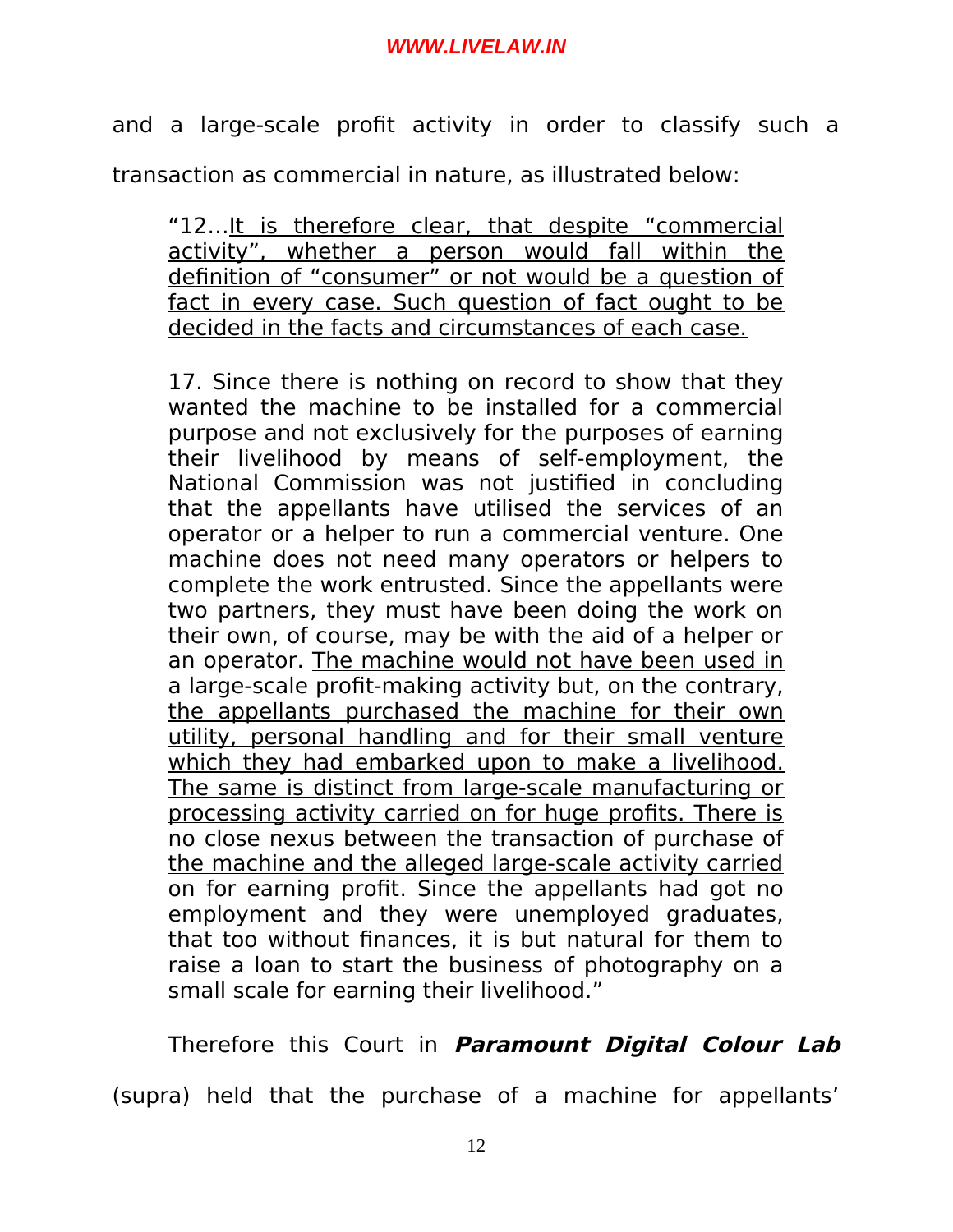photography business, which was a small-scale business meant for earning their livelihood, would not be interpreted as being for a 'commercial purpose.'

5. It is true that the aforementioned decisions were rendered in the context of deciding whether the goods or services availed of in the facts of those cases were for a commercial purpose or exclusively for the purpose of self-employment. This does not mean, however, that in every case a negative test has to be adopted wherein any activity that does not fall within the ambit of 'earning livelihood by means of self-employment' would necessarily be for a commercial purpose. We reject Respondent No. 1's argument in this regard. The Explanation clause to Section 2(1)(d) of the 1986 Act is only clarificatory in nature, as was highlighted by this Court in **Laxmi Engineering** (supra):

"14. Yet another clarification; the Explanation, in our opinion is only explanatory; it is more in the nature of a clarification a fact which would become evident if one examines the definition (minus the explanation) in the context and scheme of the enactment. As indicated earlier, the explanation broadly affirms the decisions of the National Commission. It merely makes explicit what was implicit in the Act. It is not as if the law is changed by the said explanation; it has been merely made clearer."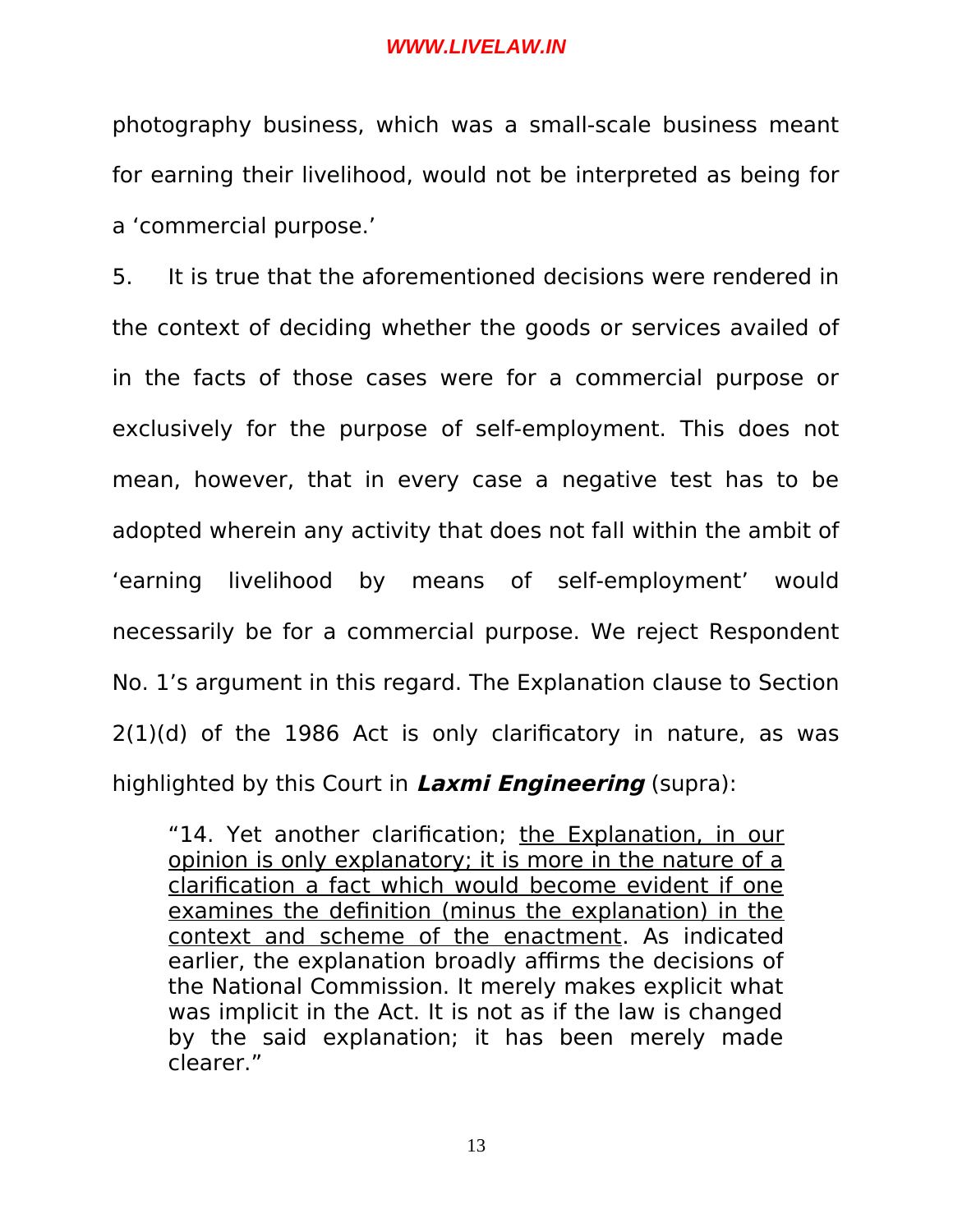Therefore the Explanation clause only re-affirms the definition of 'consumer' as it already exists. Ultimately, whether or not a person is a consumer or whether an activity is meant for a commercial purpose will depend upon the facts and circumstances of each case. It may be the case that a person who engages in commercial activities has purchased a good or availed of a service for their personal use and consumption, or for the personal use of a beneficiary, and such purchase is not linked to their ordinary profit-generating activities or for creation of selfemployment. Such a person may still claim to be a 'consumer.'

For example, a large corporation may hire the services of a caterer or a 5-star hotel for hosting a function for its employees and their families. If there is any deficiency in service, the serviceprovider cannot claim that merely because the person availing of the service is a profit-generating entity, and because such transaction does not relate to generation of livelihood through self-employment, they do not fall under the definition of a 'consumer.' A commercial entity may also be a consumer depending upon the facts of the case. It is not the identity of the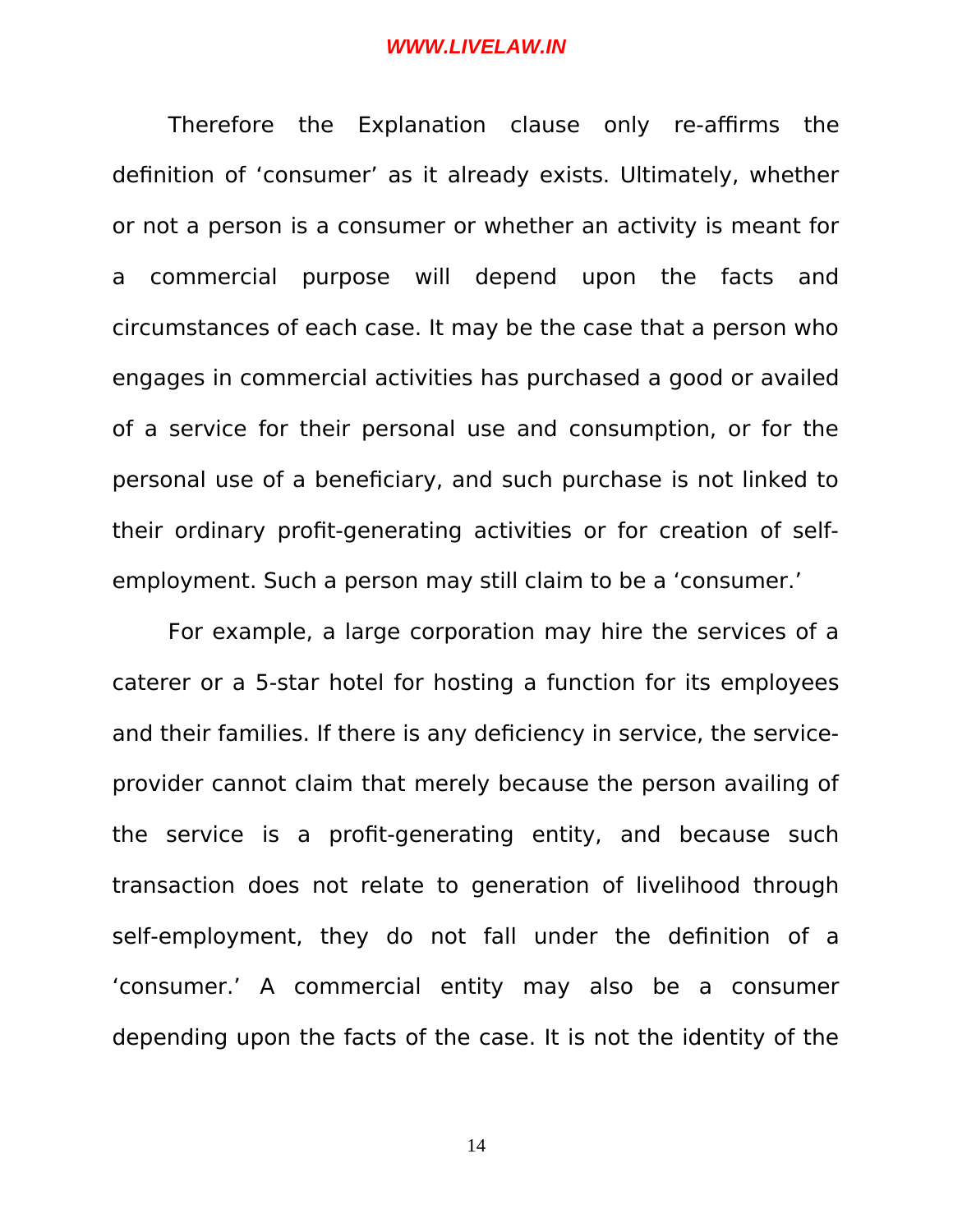person but the purpose for which the transaction is made which is relevant.

6. With regard to goods and services availed of by employers for the benefit of their employees, it is particularly important to note that we live in a socialist economy, wherein the ethos dictates that employers are obligated to make provisions for the welfare of their employees. No doubt, welfare measures undertaken by employers may increase workers' health and efficiency, and therefore improve the employing entity's overall productivity. However this is a duty to be shared by all employer organisations and not merely those looking to increase their productivity/profits. This obligation exists irrespective of how much profit or turnover the organization generates in a year, though the degree to which it extends may differ depending upon the financial capacity of the employer.

Hence private corporate bodies such as the Appellant trust may engage the services of third parties for the purpose of providing perquisites to their employees. For example, an employer may book flight tickets or train tickets for an employee so as to facilitate their travel in the ordinary course of business. If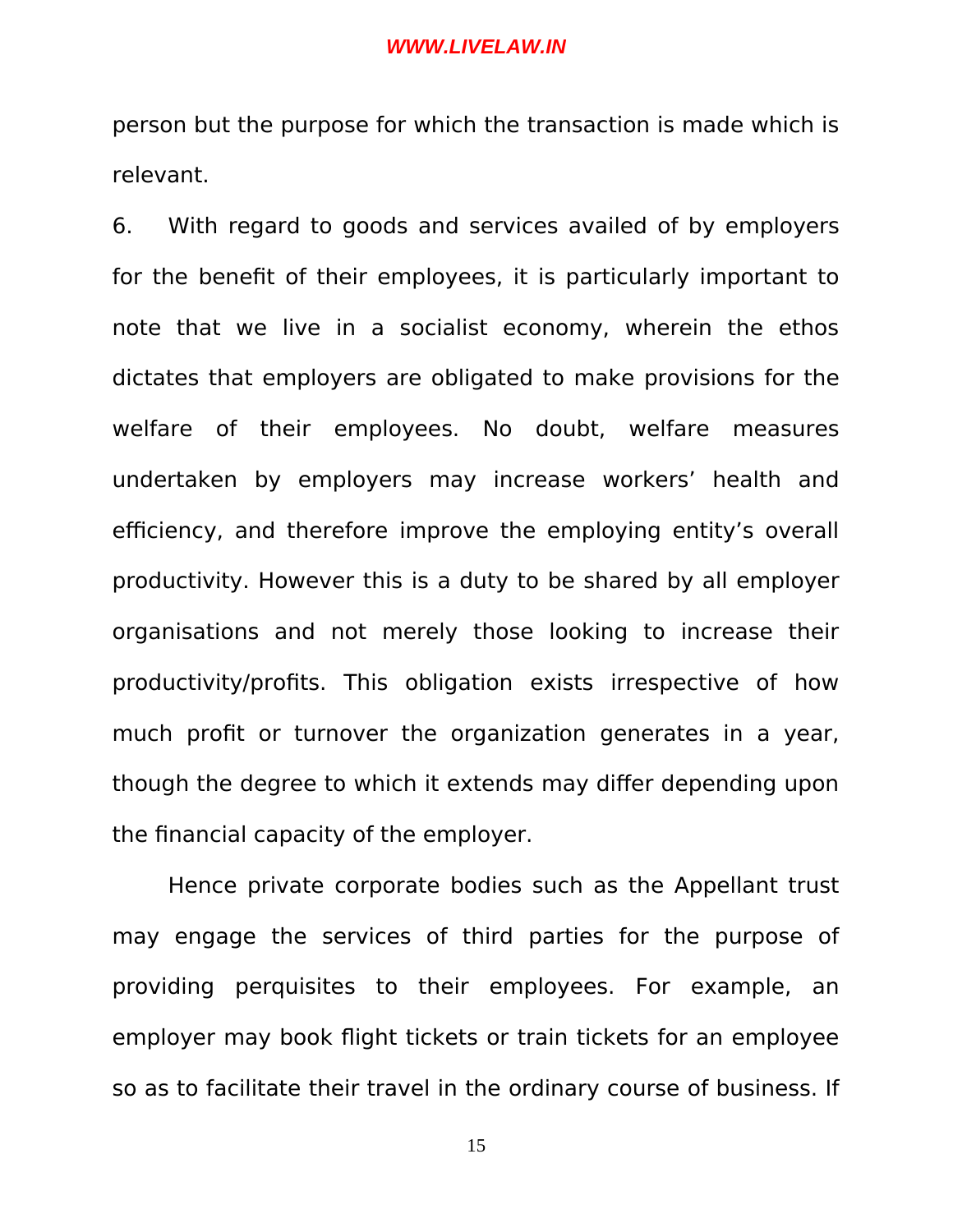any negligence occurs resulting in injury to the employee or their property, the airline/railway company cannot disclaim liability on the ground that the activity was carried out for a 'commercial purpose'.

As discussed earlier, if in all such cases the third party service-provider disclaims liability before consumer forums on the ground that the hirer of the service is engaged in trade and commerce, it will open a Pandora's box wherein the employer as well as the employees will not have any remedy. This would defeat the object of providing a speedy remedy to consumers, as outlined in the provisions of the 1986 Act. Further, setting such a precedent may discourage employers from undertaking to provide any facilities for their employees. Hence, it is necessary to clarify that the provision of such services would not usually be included in the definition of 'commercial purpose.'

7. To summarize from the above discussion, though a straightjacket formula cannot be adopted in every case, the following broad principles can be culled out for determining whether an activity or transaction is 'for a commercial purpose':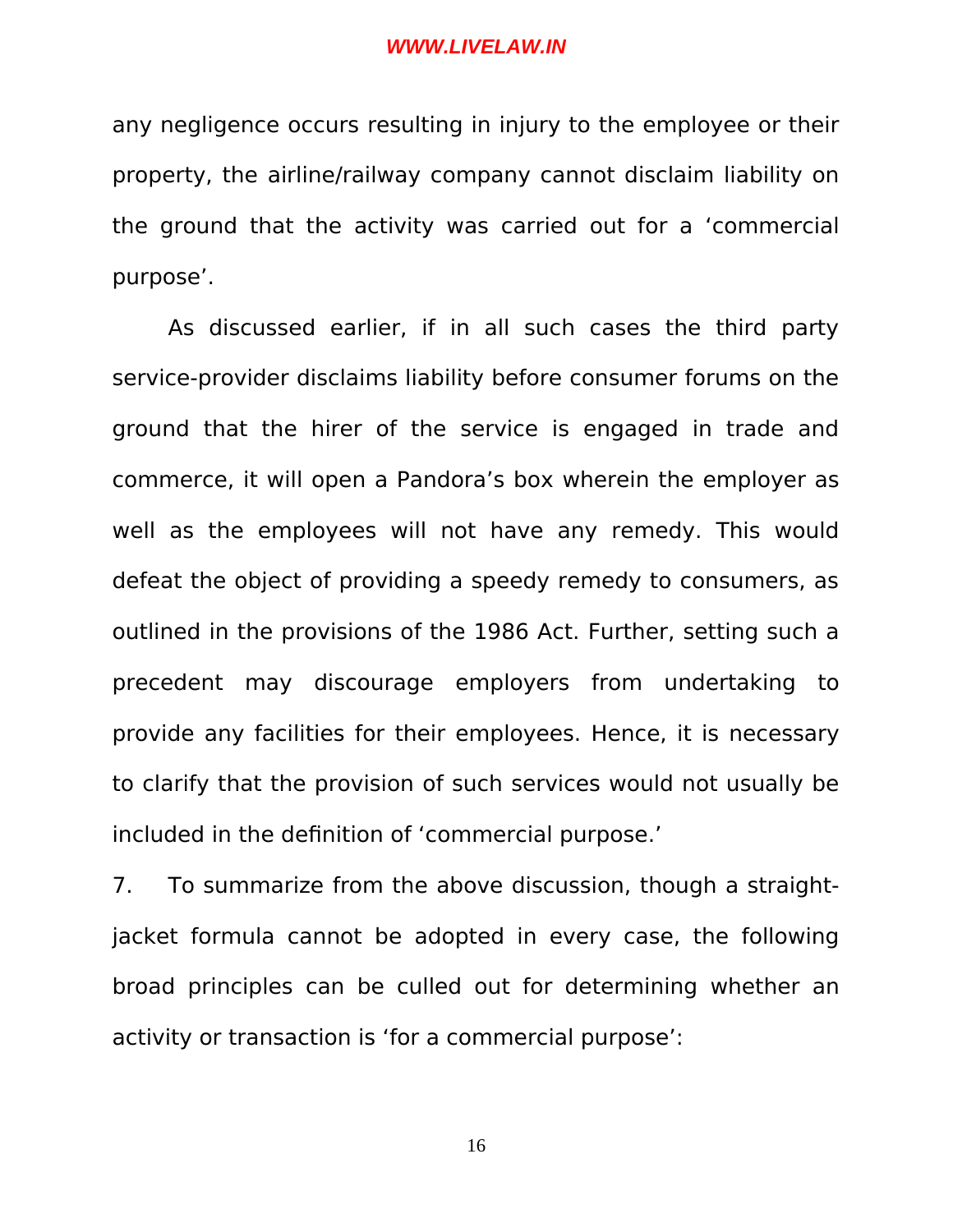(i) The question of whether a transaction is for a commercial purpose would depend upon the facts and circumstances of each case. However, ordinarily, 'commercial purpose' is understood to include manufacturing/industrial activity or business-to-business transactions between commercial entities.

(ii) The purchase of the good or service should have a close and direct nexus with a profit-generating activity.

(iii) The identity of the person making the purchase or the value of the transaction is not conclusive to the question of whether it is for a commercial purpose. It has to be seen whether the dominant intention or dominant purpose for the transaction was to facilitate some kind of profit generation for the purchaser and/or their beneficiary.

(iv) If it is found that the dominant purpose behind purchasing the good or service was for the personal use and consumption of the purchaser and/or their beneficiary, or is otherwise not linked to any commercial activity, the question of whether such a purchase was for the purpose of 'generating livelihood by means of selfemployment' need not be looked into.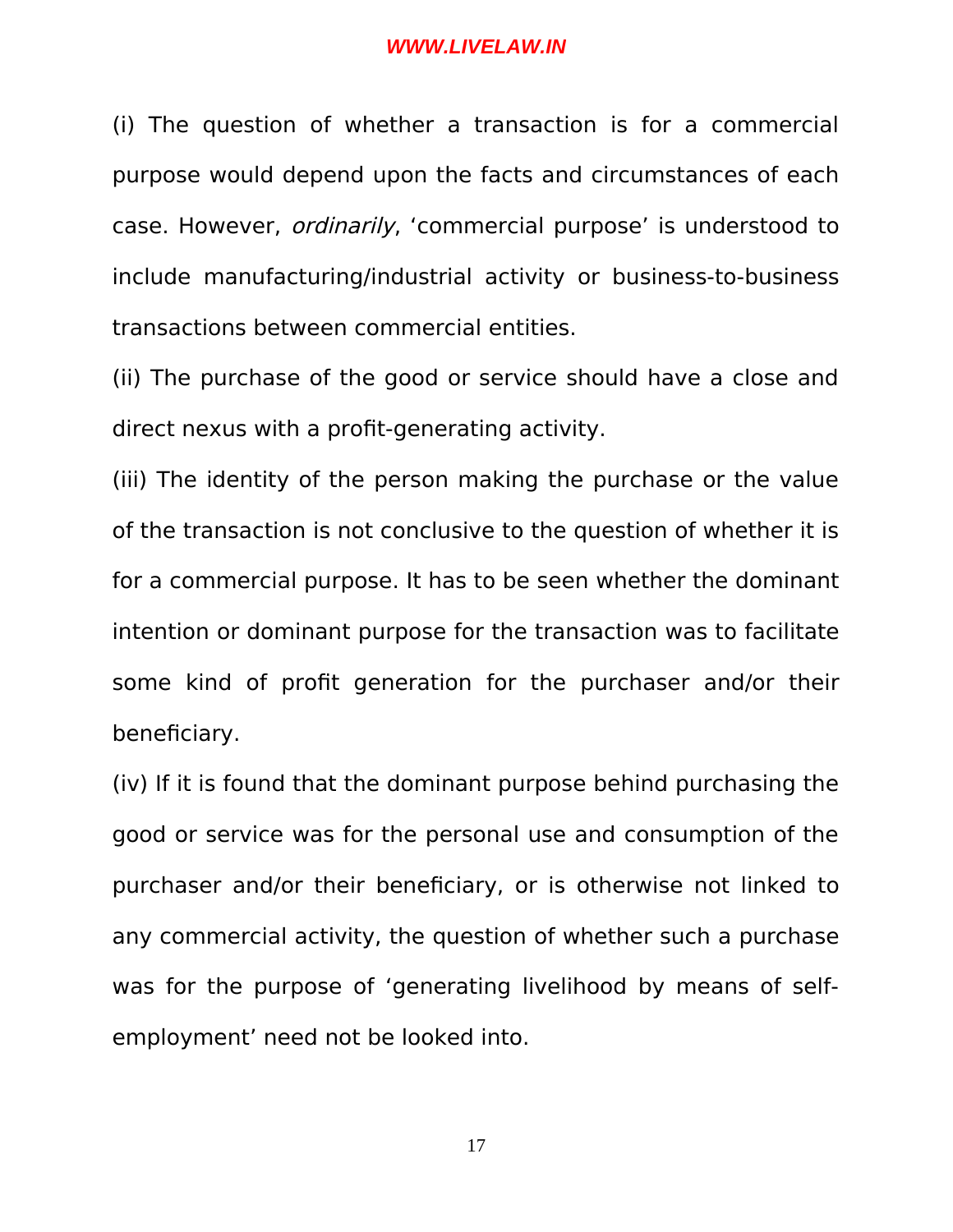8. Applying these principles to the facts of the present case, we find that there is no direct nexus between the purchase of flats by the Appellant trust and its profit generating activities. The flats were not occupied for undertaking any medical/diagnostic facilities within the hospital but for accommodating the nurses employed by the hospital. Moreover, the flats were being provided to the nurses without any rent. It is not the Respondents' case that the Appellant was generating any surplus from occupying the flats or engaging in buying and selling of flats.

It may be the case that provision of comfortable hostel facilities to the nurses, generates a feeling of gratitude and loyalty towards their employer and improves their overall efficiency, which indirectly results in the hospital gaining more repute and therefore generating more income. However, this is a matter of conjecture and there is no direct causal chain which can be drawn between provision of accommodation to hospital employees and increase in the Appellant's profits.

The decision in **Kalpavruksha Charitable Trust** (supra), relied upon by the Respondents, does not support them inasmuch as it was on a different set of facts. In that case, this Court held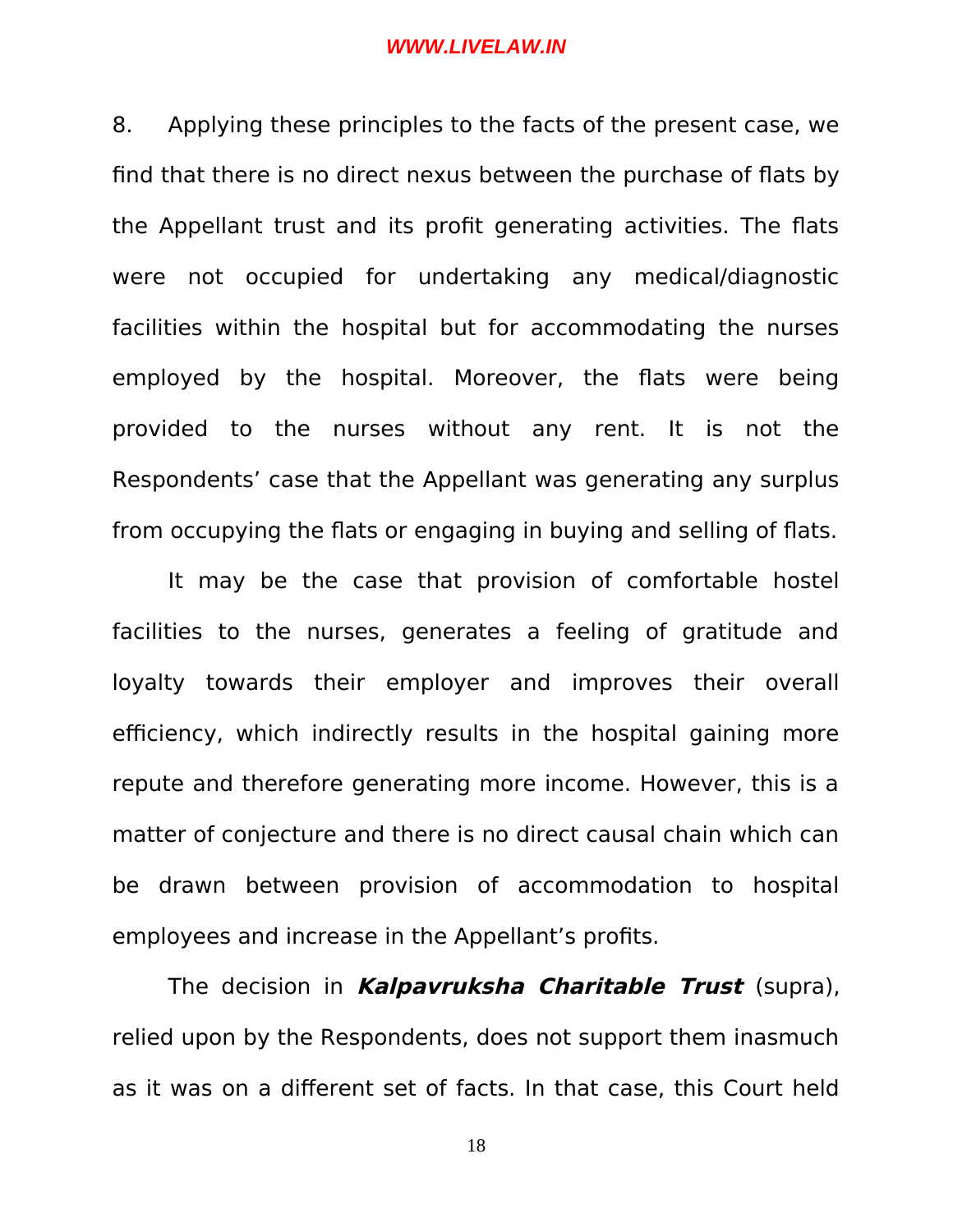that the purchase of CT scan machines by a diagnostic centre would be included within the meaning of 'commercial purpose'. There is an apparent direct nexus between the purchase of the machines, medical equipment, etc. and the running of a diagnostic centre/hospital. The present case does not involve any such purchase.

Further, applying the dominant purpose test, it cannot be said that the provision of such hostel facilities is integral to the Appellant trust's commercial activities. The paramount object of providing such facilities is to cater to the needs of nurses and combat the challenges faced by those who lack permanent accommodation in the city, so as to recompense the nurses for the pivotal role which they play as co-ordinators and custodians of patients' care.

Nurses help in the speedy recovery of patients and are a vital resource for hospitals and medical centres inasmuch as they are the only resource available 24/7 for catering to patients' needs. They are directly involved in all aspects of hospital service quality, be it in the form of monitoring patients' recovery, bedside medication management or assistance with surgeries and other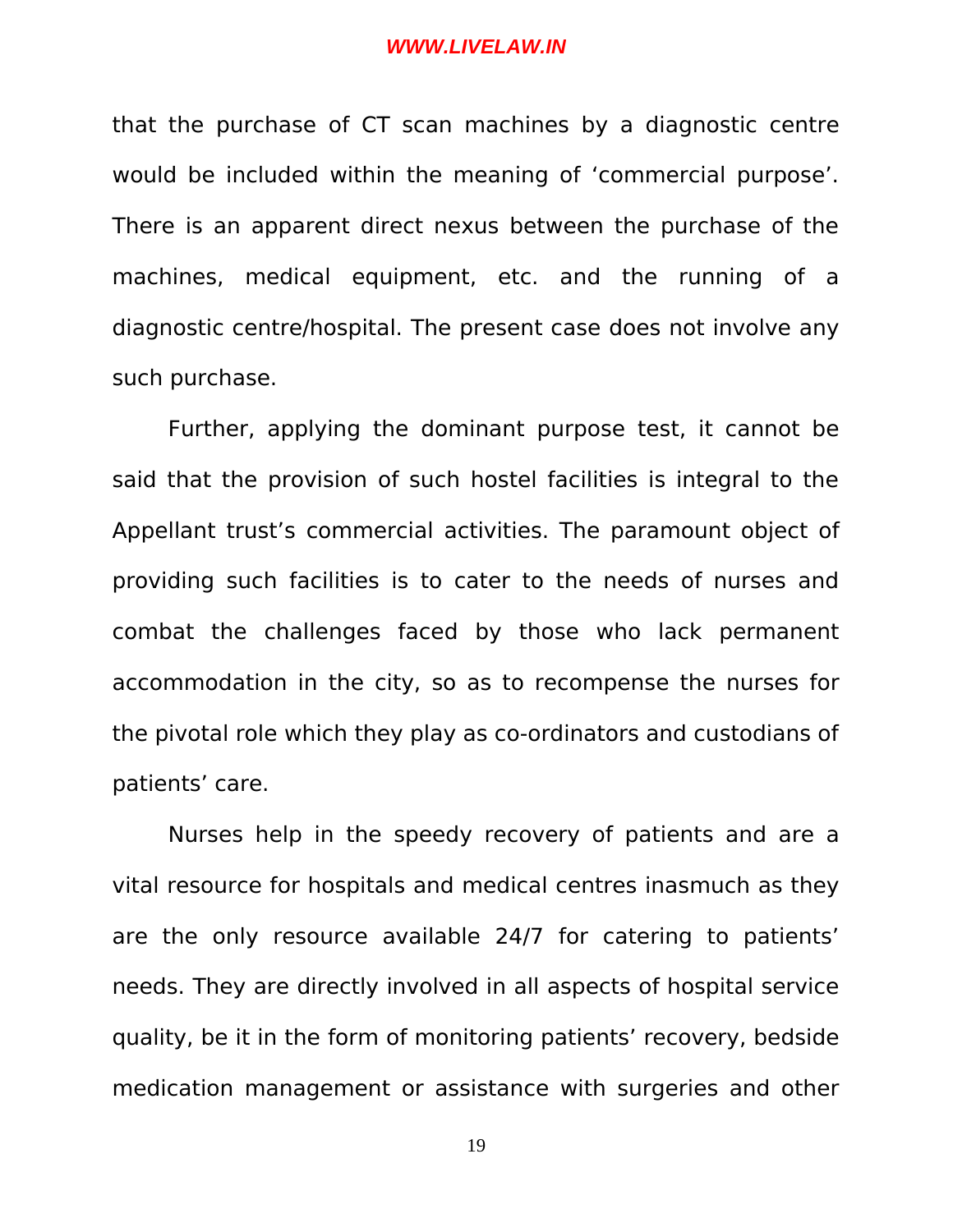major operations. In some situations they are responsible for performing immediate interventions to prevent medical complications. They are on the frontlines of administering and evaluating treatment, and provide invaluable emotional support as they are best placed to understand the complexities and implications of having a serious illness.

Hence the provision of hostel facilities to nurses so as to facilitate better medical care is a positive duty enjoined upon the hospital so as to maintain the beneficial effects of the curative care efforts undertaken by it. Such a duty exists irrespective of the surplus or turnover generated by the hospital, and hence is not even remotely related to the object of earning profits or for any commercial use as envisaged under Section 2(1)(d).

9. Hence we find that the Appellant trust is a 'consumer' under Section 2(1)(d) of the 1986 Act for the present transaction under consideration. In light of the above discussion, we consider it appropriate to remand the matter to the National Commission for consideration in accordance with law. The appeal is allowed and restored before the National Commission, and the impugned judgment is set aside, in the aforesaid terms. The parties are